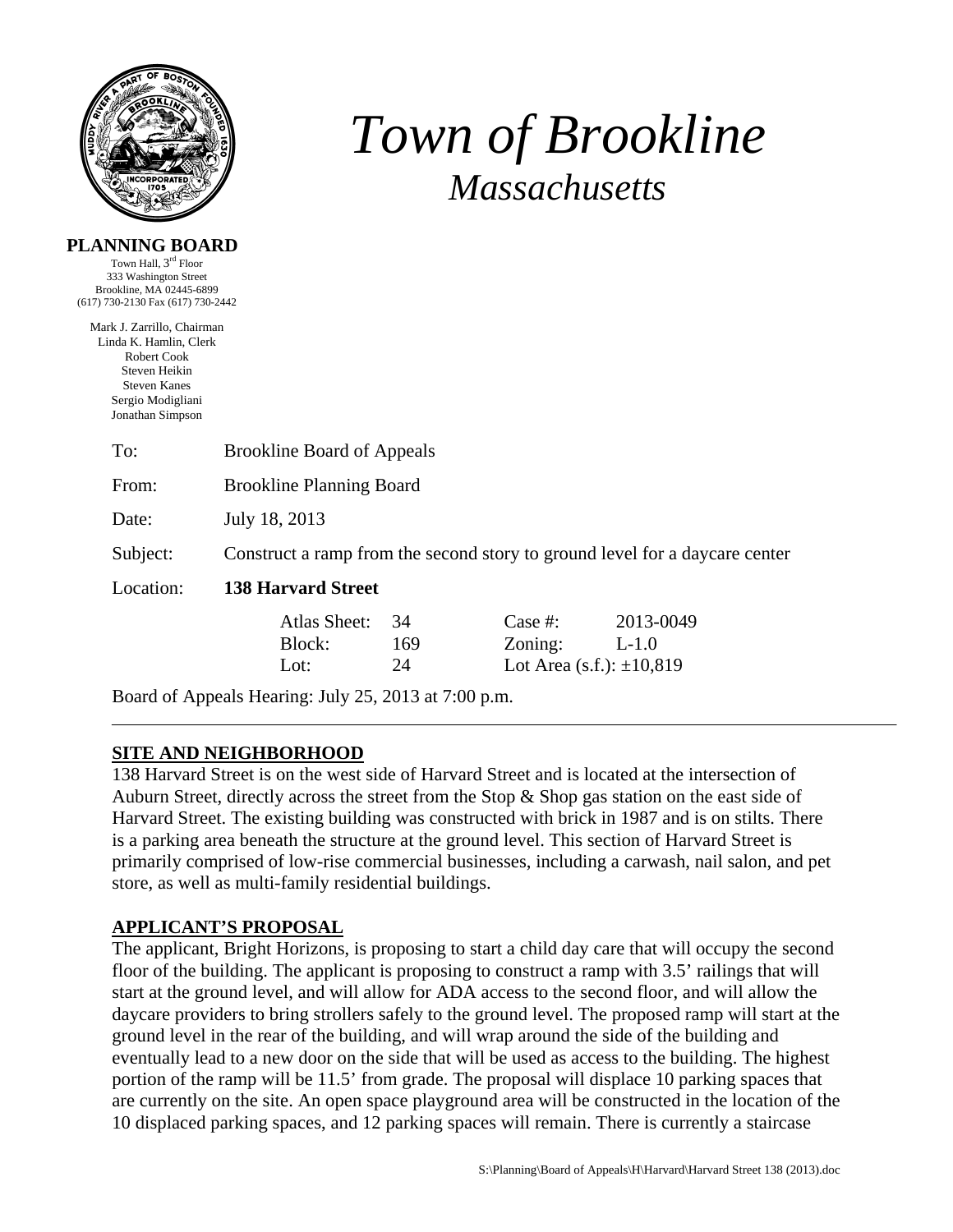and elevator under the building that is used for access. The proposal will add a secondary means of egress.

## **FINDINGS**

**Section 5.09.2.a** – Design Review: New structures on Harvard Street require a special permit subject to the design review standards listed under *Section 5.09.4(a-l)*. All the conditions have been met, and the most relevant sections of the design review standards are described below:

a. Preservation of Trees and Landscape – The proposal will affect trees located on the rear of the property.

b. Relation of Buildings to Environment – The ramp will be constructed on the side and rear of the building, and is not expected to impact the relation of the building to the environment.

c. Relation of Buildings to the Form of the Streetscape and Neighborhood – The ramp will be in the side and rear of the building, and is not expected to be very visible from the street.

d. Open Space – The open space will be increased by the proposal.

e. Circulation – The proposal will affect circulation of traffic on the property, as it will displace 10 parking spaces, and create usable open space. It is not anticipated that the change will negatively impact the property.

**Section 5.43 –** Exceptions for Yard and Setback Requirements

**Section 5.50 –** Front Yard Setback Requirements

**Section 5.51 –** Projections into the Front Yard

**Section 5.60 –** Side Yard Requirements

**Section 5.64 –** Side Yards for Non-Dwelling Uses in Business or Industrial Districts

**Section 5.70 –** Rear Yard Requirements

**Section 5.71 –** Projections into the Rear Yard

**Section 5.73 –** Rear Yards in Business and Industrial Districts

| <b>Dimensional Requirements</b>  | <b>Required</b> | <b>Existing</b> | <b>Proposed</b> | <b>Relief</b>   |
|----------------------------------|-----------------|-----------------|-----------------|-----------------|
| <b>Front Yard Setback (Ramp)</b> | 10'             | 13.37'          | 13.37'          |                 |
| <b>Side Yard Setback (Ramp)</b>  |                 | 9.14'           | 2.58'           | Special Permit* |
| <b>Rear Yard Setback (Ramp)</b>  | $20^{\circ}$    | 21.30'          | 1.67            |                 |

\* Under Section 5.43 of the Zoning By-law, the Board of Appeals may waive dimensional requirements in lieu of a counterbalancing amenity. The applicant is proposing to make improvements to the landscaping by installing a playground and landscaping in place of existing parking spaces.

#### **Section 8.02.2 –** Alteration or Extension

A special permit is required to alter a pre-existing non-conforming structure or use.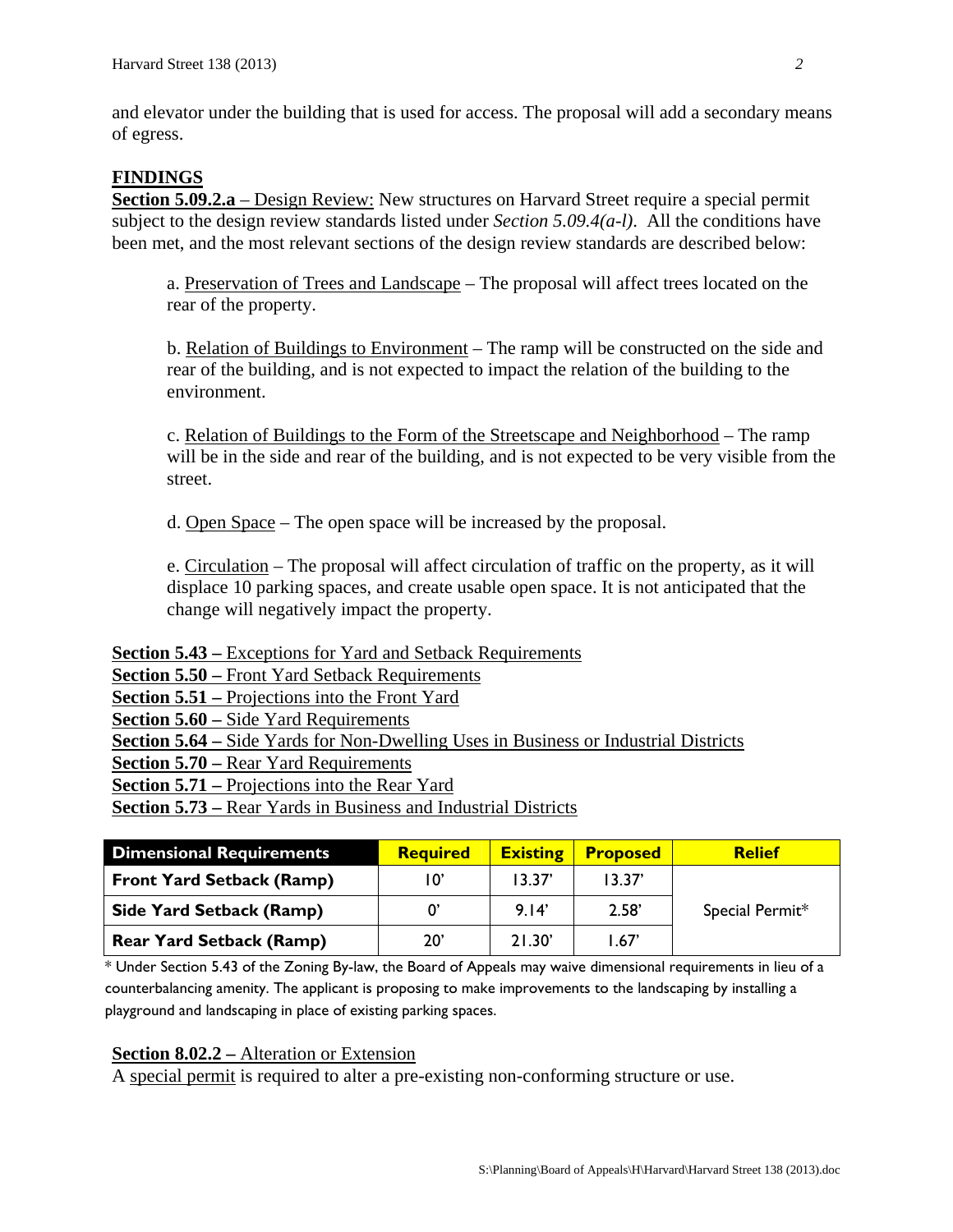## **PLANNING BOARD COMMENTS**

The Planning Board is supportive of the proposal to construct a ramp that will allow access to the second story from the ground level. The proposal is attractively designed, and is not expected to negatively impact the neighborhood. The most impacted property is directly to the north, and there are not any windows on that side of the neighboring building. The Planning Board views the proposed playground and landscaping as sufficient to satisfy the counterbalancing amenity requirement.

## **Therefore, the Planning Board recommends approval of the plans by Davis Square Architects, dated 7/3/2013, subject to the following conditions:**

- 1. Prior to the issuance of a building permit, the applicant shall submit a final elevations and a final site plan subject to the review and approval of the Assistant Director of Regulatory Planning.
- 2. Prior to the issuance of a building permit, the applicant shall submit a final landscape plan, lighting plan, and auxiliary stair, indicating all counterbalancing amenities subject to the review and approval of the Assistant Director of Regulatory Planning.
- 3. Prior to the issuance of a building permit, the applicant shall submit to the Building Commissioner for review and approval for conformance to the Board of Appeals decision: 1) a final site plan stamped and signed by a registered engineer or land surveyor; 2) final building elevations stamped and signed by a registered engineer; and 3) evidence that the Board of Appeals decision has been recorded at the Registry of Deeds.

*tcr* 

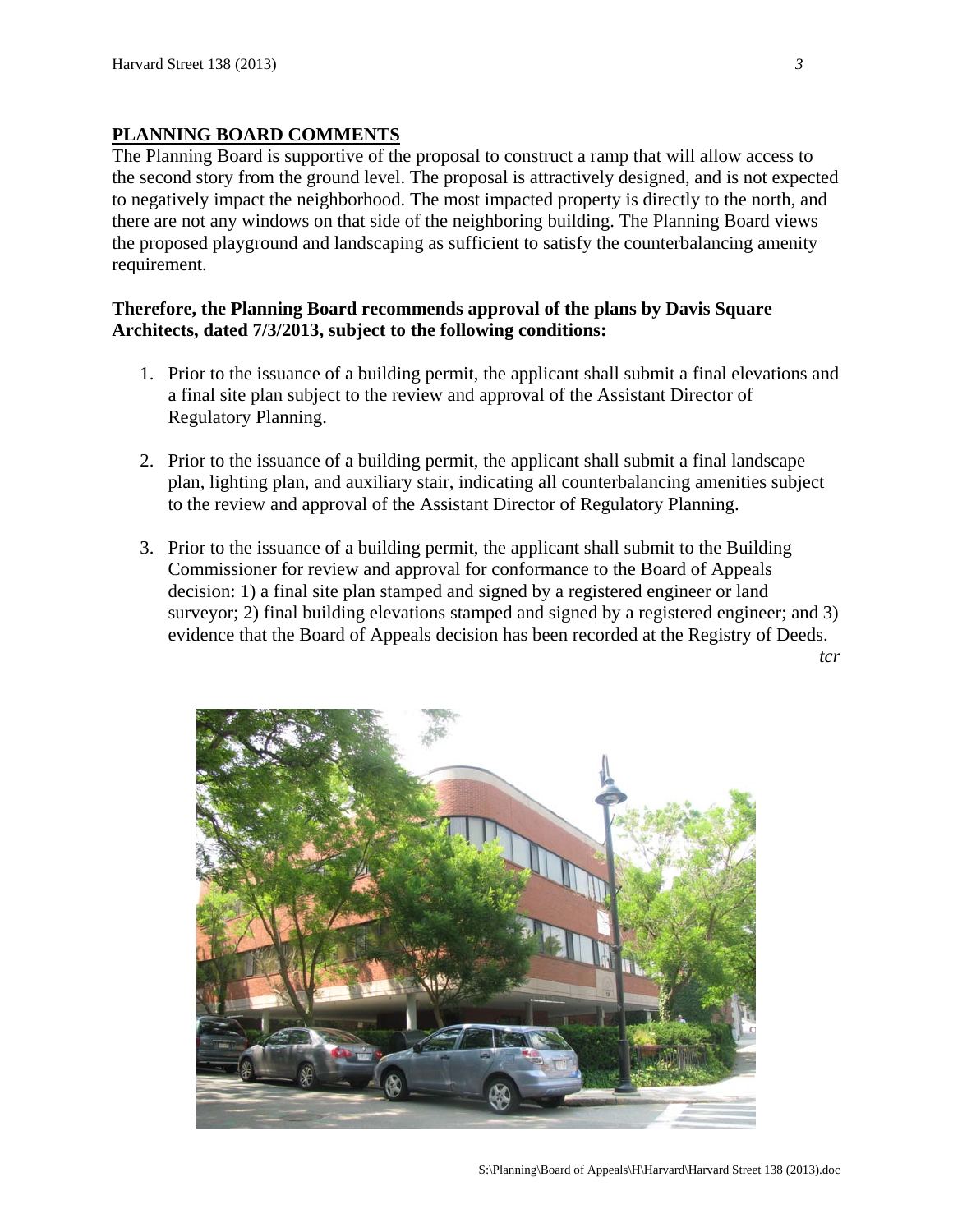# 138 Harvard Street Front Façade



Rear property line and parking area view from Auburn Street